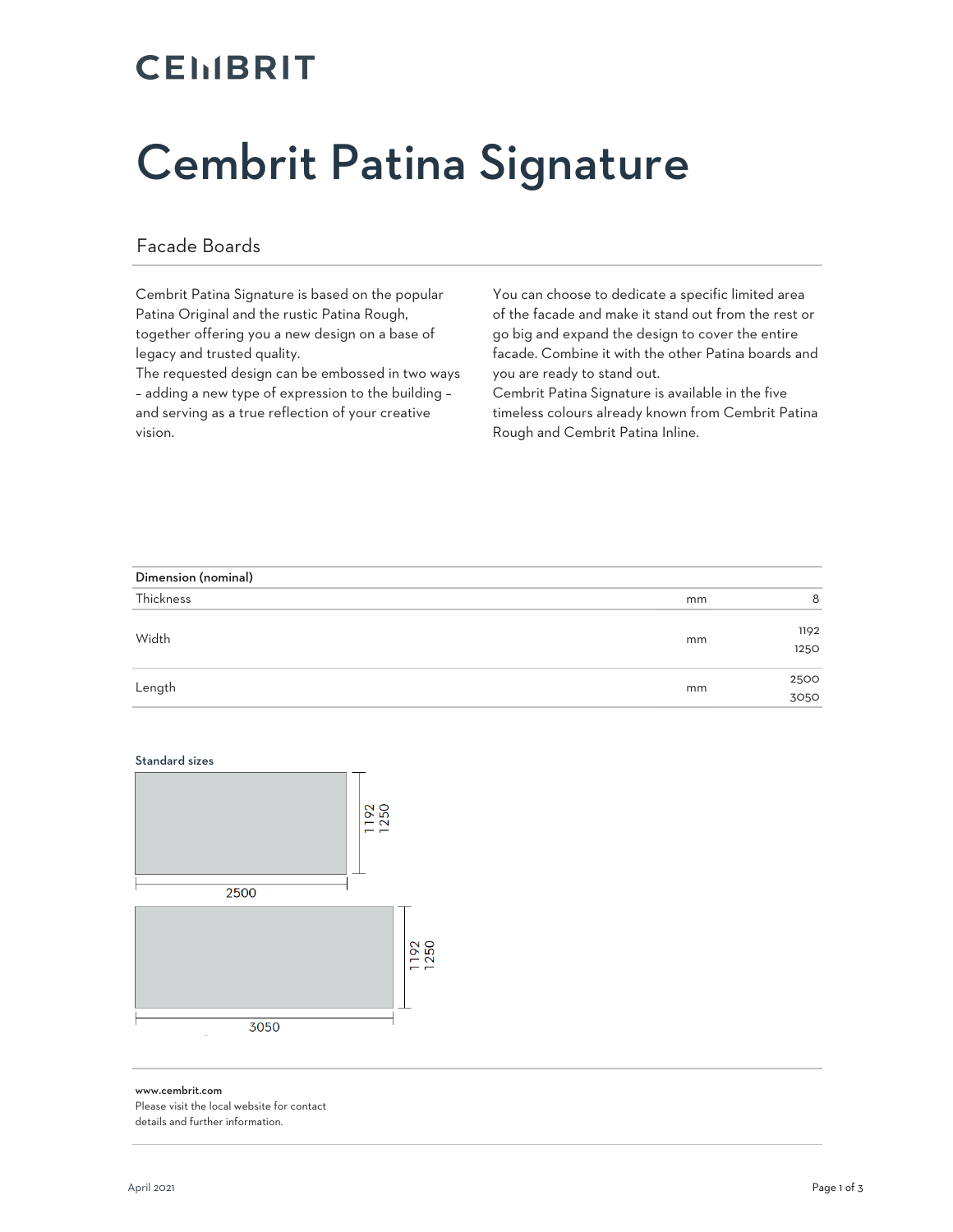## **CEIIBRIT**

### Cembrit Patina Signature

| Dimension tolerance (EN 12467, Level I)                       |                   |             |
|---------------------------------------------------------------|-------------------|-------------|
| Thickness (6 mm < $e \leq 20$ mm)                             | mm                | ±10%e       |
| Width (1000 mm $\le a \le 1600$ mm)                           | mm                | $±$ O,3% a  |
| Length (1600 mm < Length)                                     | mm                | ± 5.0       |
| *a is the nominal width or length, e is the nominal thickness |                   |             |
| Physical properties                                           |                   |             |
| Density, dry minimum (EN12467)                                | Kg/m <sup>3</sup> | $\geq$ 1300 |
| Density, dry avarage (EN12467)                                | Kg/m <sup>3</sup> | 1460        |
| Weight (incl. 10% moisture)*                                  | Kg/m <sup>2</sup> | 12.4        |
| Moisture content (on dispatch ex works)                       | %                 | $5-10$      |
| * Nominal value may vary depending on the conditions          |                   |             |
| Mechnical properties (EN 12467)                               |                   |             |
| Modulus of elasticity                                         |                   |             |
| E-module along grain, ambient                                 | GPa               | 13          |
| E-module across grain, ambient                                | GPa               | 15          |
| E-module along grain, wet                                     | GPa               | 11          |
| E-module across grain, wet                                    | GPa               | 13          |
| Bending strength (EN 12467)                                   |                   |             |
| Along grain, ambient                                          | MP <sub>a</sub>   | 25          |
| Across grain, ambient                                         | <b>MPa</b>        | 36          |
| Along grain, wet                                              | <b>MPa</b>        | 17          |
| Across grain, wet                                             | <b>MPa</b>        | 26          |
| Impact strength - Pendulum test Modified Charpy               |                   |             |
| Along grain, dry                                              | kJ/m <sup>2</sup> | 2.8         |
| Across grain, dry                                             | kJ/m <sup>2</sup> | 2.3         |
| Thermal properties                                            |                   |             |
| Thermal conductivity (ISO 8301, EN 12667), $\lambda_{10}$     | W/mK              | O.4         |
| Coefficient of thermal expansion                              | $mm/m$ °C         | 0.01        |
| Temperature (air) in use                                      | °C max            | $-40 - +80$ |
| Frost resistance (average along/across)                       | RL                | $\geq$ 0.75 |
| Hygrothermal properties                                       |                   |             |
| Water absorption (24 hrs 105°C, 24 hrs in water)              | %                 | 25          |
| Moisture movement (wet-dry-wet)                               | %                 | O.18        |

#### www.cembrit.com

Please visit the local website for contact details and further information.